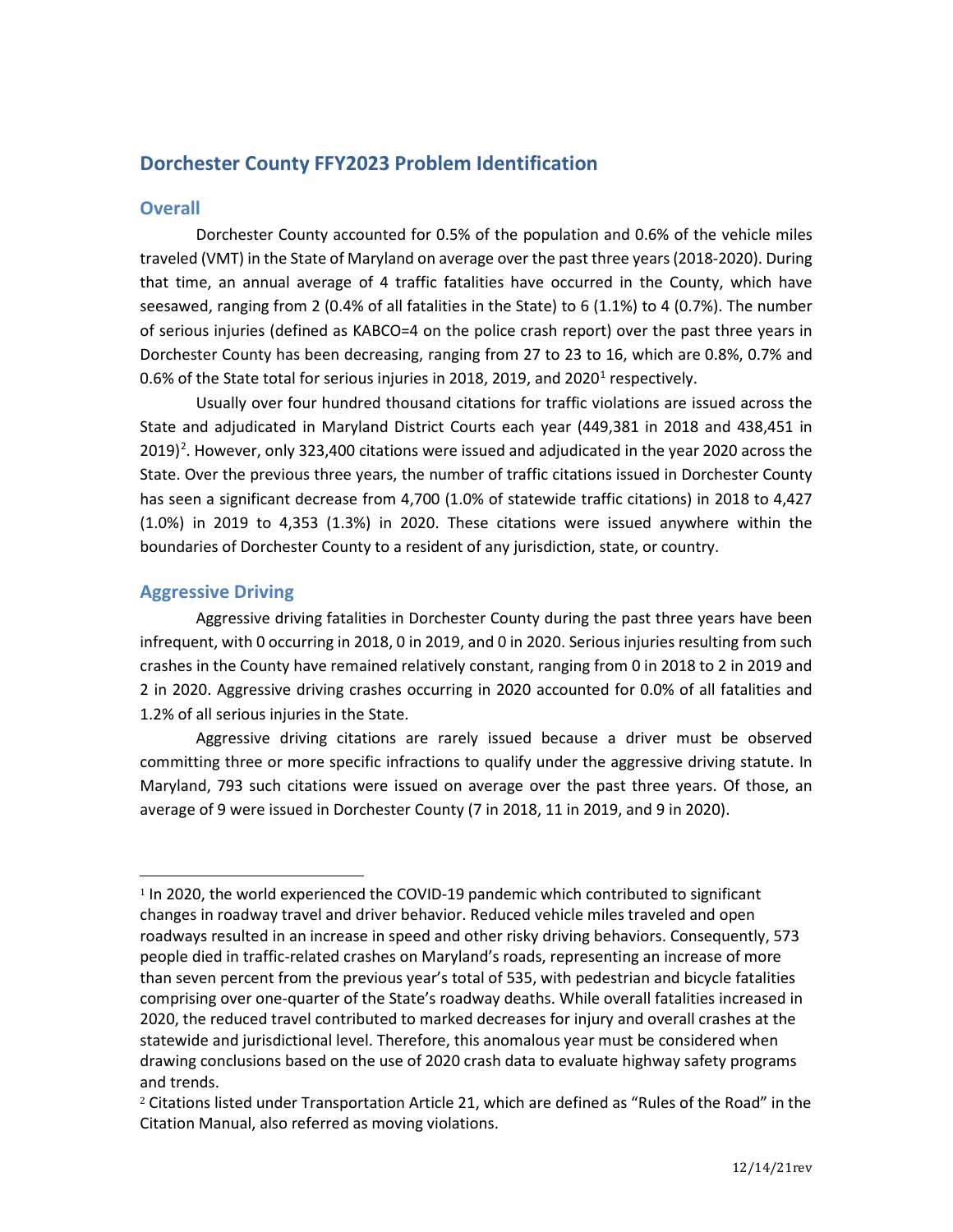### **Distracted Driving**

Since 2018, there have been an annual average of about 2 distracted driving fatalities occurring in Dorchester County. In 2020, distracted driving in the County added 1 death to the State's distracted driving fatalities, a point on a trend that has seesawed over the previous three years (1 in 2018 and 4 in 2019). Serious injuries resulting from distracted driving crashes in the County have decreased and leveled off over the past three years, from 17 in 2018 (1.1% of all distracted driving serious injuries in the State) to 13 in 2019 (0.9% of all) to 14 in 2020 (1.2% of all). In 2020, 25.0% of all fatalities and 87.5% of all serious injuries recorded in Dorchester County resulted from distracted driving crashes.

Distracted driving citations issued in Maryland during the past three years have decreased significantly, ranging from 33,655 in 2018 to 33,978 in 2019 and 19,450 in 2020. During the same period, distracted driving citations issued in Dorchester County have steeply decreased, ranging from 84 in 2018 to 78 in 2019 and 47 in 2020. As a proportion of the distracted driving citations issued statewide, those handed out in the County accounted for 0.2% in 2018, 0.2% in 2019 and 0.2% in 2020.

### **Impaired Driving**

Over the past three years, an average of 1 impaired driving fatality occurred per year in Dorchester County. Fatalities from such crashes have remained almost steady, ranging from 0 (0.0% of all impaired driving fatalities in Maryland) in 2018 to 2 (1.3% of all) in 2019 to 1 (0.8% of all) in 2020. Serious injuries resulting from such crashes in the County over the same time period have remained relatively constant, ranging from 4 in 2018 (0.9% of all impaired driving serious injuries in the State) to 6 in 2019 (1.2% of all) to 4 in 2020 (0.9% of all). In 2020, 25.0% of all fatalities and 25.0% of all serious injuries in Dorchester County resulted from impaired driving crashes, compared to 21.1% of all fatalities and 16.4% of all serious injuries from impaired driving crashes occurring throughout the State.

Impaired driving relates to driving while impaired by alcohol and/or drugs or controlled dangerous substances. Several citations may be issued at the point of an encounter with an impaired driver. Therefore, all judicial figures related to impaired driving will be quantified using arrests, not individual citations. Impaired driving arrests have steeply decreased in Maryland over the past three years, from 18,403 in 2018 to 18,279 in 2019 to 13,651 in 2020. During the same period, impaired driving arrests have been decreasing in Dorchester County, ranging from 228 in 2018 to 227 in 2019 to 205 in 2020. As a proportion of impaired driving arrests in the State, the number of impaired driving arrests in the County accounted for 1.2% in 2018, 1.2% in 2019, and 1.5% in 2020. Of the impaired arrests in the County in 2020, 3.9% were of older drivers (ages 65+) while 7.8% were of younger drivers (ages 16-20).

### **Speeding**

During the past three years, Dorchester County averaged 0 speeding related fatalities per year, which have been rare over that time: 0 in 2018, 0 in 2019 and 1 in 2020. Serious injuries resulting from such crashes in the County over the past three years have remained relatively constant, ranging from 1 in 2018 to 1 in 2019 and 2 in 2020. In 2020, 0.9% of statewide speeding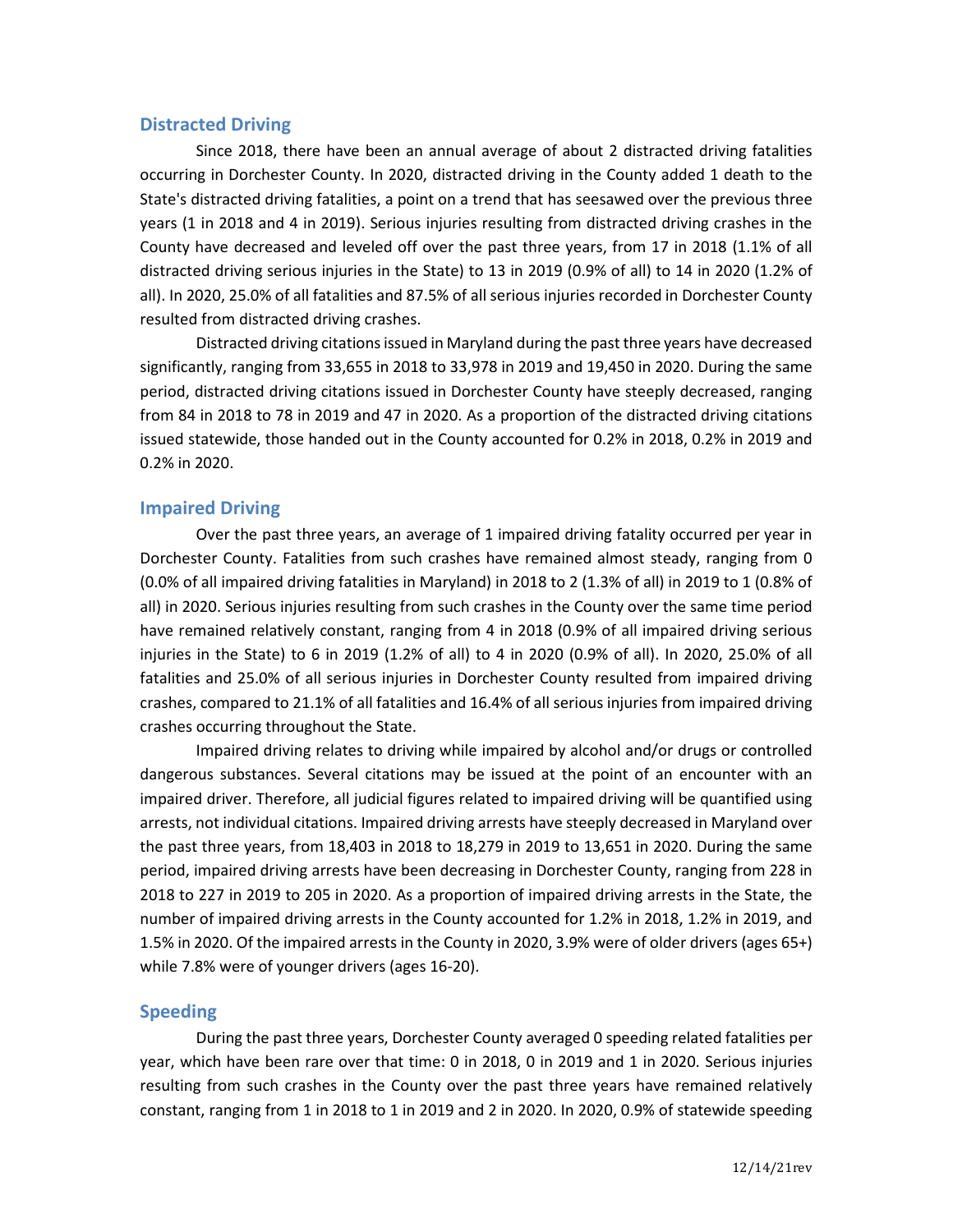related fatalities and 0.7% of statewide speeding related serious injuries resulted from crashes in Dorchester County. Over the same year, 25.0% of all fatalities and 12.5% of all serious injuries recorded in Dorchester County were the result of crashes involving driving speed.

Speeding citations are very common even though those adjudicated through the District Court do not include automated enforcement. Speeding citations issued in Dorchester County have seesawed over the past three years, with 2,870 (1.5% of statewide speeding citations), 2,492 (1.4% of statewide), and 2,804 (1.9% of all) issued in 2018, 2019, and 2020, respectively. Statewide speeding citations have steeply decreased over the same three years: 195,649, 182,213, and 151,419. Speeding citations comprised 64.4% of all Dorchester County citations in 2020.

#### **Non-motorists**

Non-motorists are defined here as pedestrians (on foot) and bicyclists. Pedestrian fatalities in Dorchester County have been uncommon over the previous three years, from 0 (2018) to 0 (2019) to 0 (2020), while serious injuries have decreased and leveled off, ranging from 4 (2018) to 0 (2019) to 1 (2020). The occurrence of bicyclist fatalities in Dorchester County has been infrequent, with 0 in 2018, 0 in 2019, and 0 in 2020, while serious injuries to bicyclists have remained almost steady, ranging from 1 in 2018 to 3 in 2019 to 1 in 2020.

Very few non-motorist citations are issued throughout the State, to either the pedestrian or the motor vehicle driver. Typically, more violations are issued to drivers, and in Dorchester County 0 were issued to drivers against pedestrians or bicyclists in 2020, while 0 were issued to pedestrians or bicyclists that year.

#### **Motorcycles**

Motorcycle rider fatalities have stayed about the same over the past three years in Dorchester County, ranging from 0 (2018) to 1 (2019) to 1 (2020). Serious injuries to motorcyclists have increased and then decreased, ranging from 0 (2018) to 4 (2019) to 2 (2020). The 2020 figures account for 1.3% of motorcycle rider fatalities and 0.6% of rider serious injuries that occurred in the State.

Maryland has had a universal helmet law in place for several decades, consequently the incidence of unhelmeted motorcyclists involved in a crash is low. The State has averaged 7 unhelmeted motorcycle rider fatalities per year over the past three years, therefore, unhelmeted motorcycle fatalities in Dorchester County have been infrequent (an average of 0 per year). However, 2 seriously injured riders in Dorchester County were unhelmeted in 2020, which is 2.3% of the State total (compared to 0 in 2018 and 0 in 2019).

### **Older Drivers**

In Maryland, older driver safety programs focus on drivers of age 65 years or older. The data presented here on fatalities and serious injuries include any person involved in a crash with an older driver. Older drivers were involved in crashes that resulted in an average of 94 fatalities in Maryland each year (85 in 2018, 105 in 2019 and 91 in 2020). During that time, serious injuries resulting from these crashes in Maryland have seen a significant decrease, ranging from 518 in 2018 to 512 in 2019 to 381 in 2020. Fatal crashes involving older drivers in Dorchester County